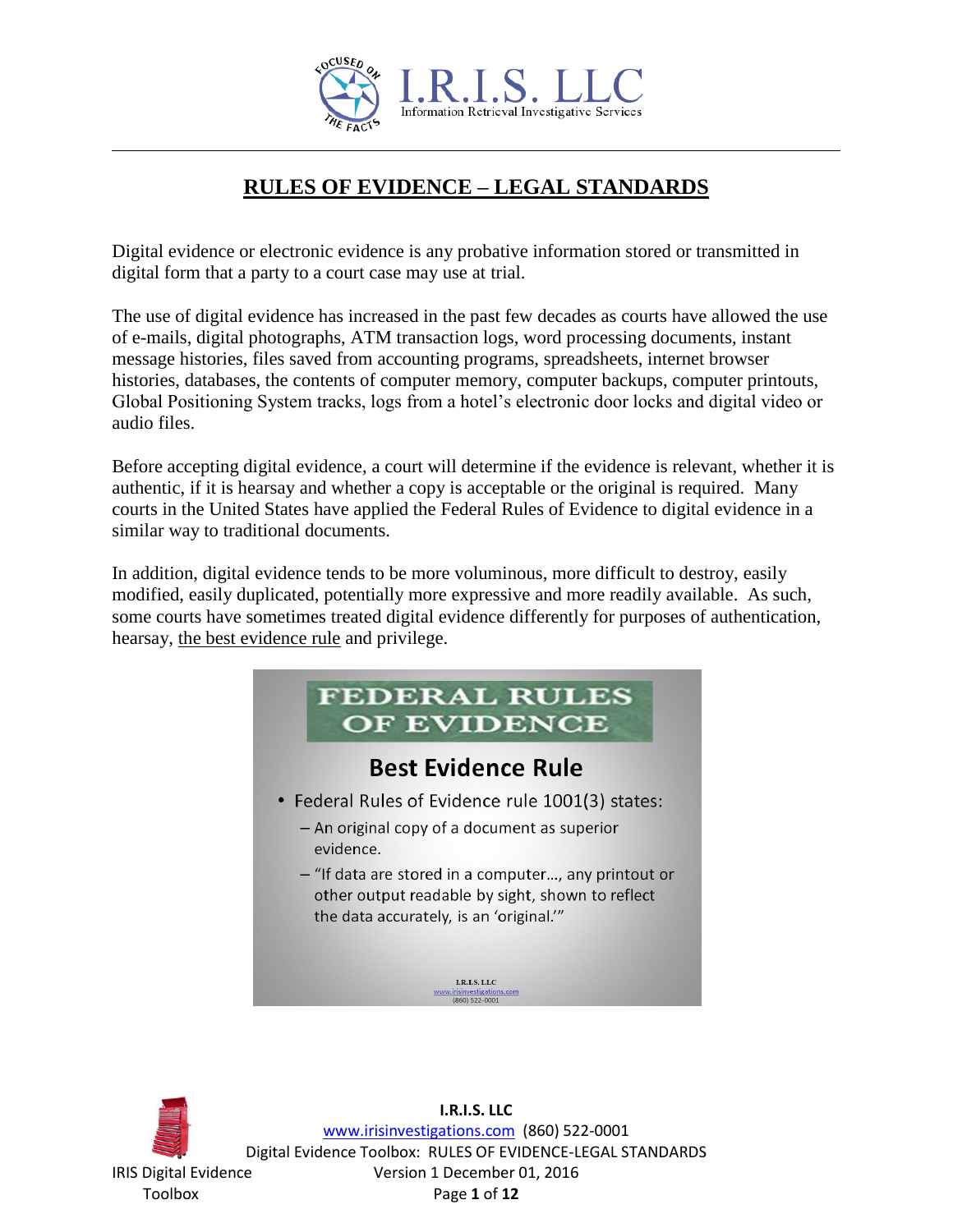

## Background

In 1975, the Federal Rules of Evidence went into effect. Up to this point, Frye v. United States (1923) remains the yardstick and is widely accepted and followed by the courts. That the legislative history of the Federal Rules never addressed Frye v. United States (1923) or the issue of admittance of scientific evidence or use of expert witnesses, kept the 1923 opinion at the forefront in the making of judicial decisions.



This finally changed in 1993 when the U.S. Supreme Court decided the first of the Daubert Trilogy. In Daubert v. Merrell Dow Pharmaceuticals, Inc., the Court ruled that scientific expert testimony should be admitted based on the following:



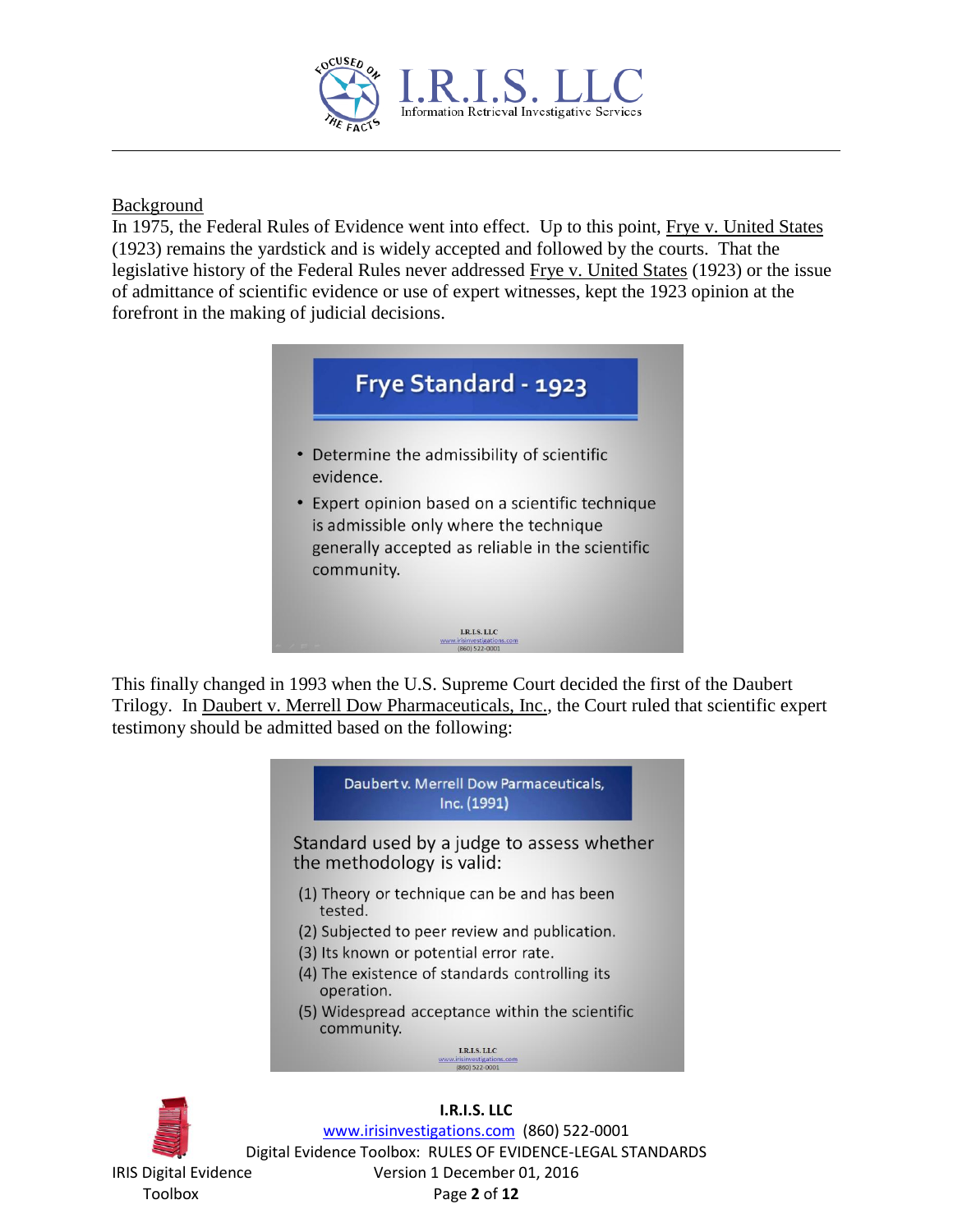

#### Judge is Gatekeeper

"The judge must ensure that any and all scientific testimony or evidence admitted is not only relevant, but reliable."

#### Relevance and Reliability

The trial judge must ensure that the expert's testimony is "relevant to the task at hand" and rests "on a reliable foundation"

## Scientific Knowledge

The Rule's requirement that the testimony "assist the trier of fact to understand the evidence or to determine a fact in issue" goes primarily to relevance by demanding a valid scientific connection to the pertinent inquiry as a precondition to admissibility.

#### Relevancy Concerns

The Court defined "scientific methodology" as the process of formulating hypotheses and then conducting experiments to prove or falsify the hypothesis, and provided a non-dispositive, nonexclusive, "flexible" test for establishing its "validity."

- 1. Ordinarily, a key question to be answered in determining whether a theory or technique is scientific knowledge that will assist the trier of fact will be whether it can be (and has been) tested.
- 2. Another pertinent consideration is whether the theory or technique has been subjected to peer review and publication.
- 3. Additionally, in the case of a particular scientific technique, the court ordinarily should consider the known or potential rate of error.
- 4. Finally, "general acceptance" can yet have a bearing on the inquiry.

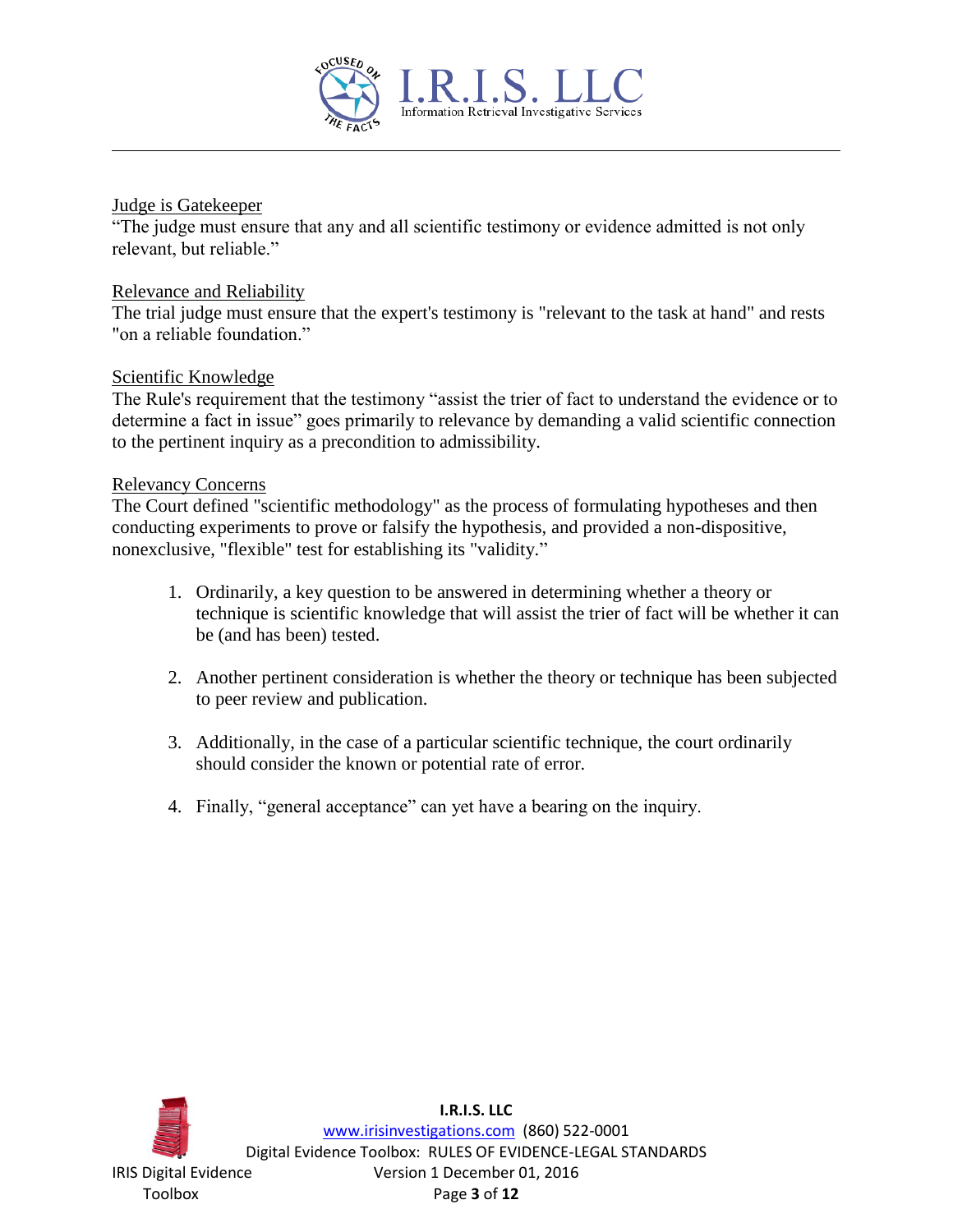

| Digital Lynuvilly Auniformity |                                                       |                                                                                                           |
|-------------------------------|-------------------------------------------------------|-----------------------------------------------------------------------------------------------------------|
|                               | <b>Legal Guidance</b>                                 | Subject                                                                                                   |
|                               | <b>Federal Rules of Evidence</b><br>104(a)            | <b>Preliminary Questions; relationship</b><br>between judge and jury                                      |
|                               | <b>Federal Rules of Evidence</b><br>104(b)            |                                                                                                           |
|                               | <b>Federal Rules of Evidence</b><br>401               | Relevance                                                                                                 |
|                               | <b>Federal Rules of Evidence</b><br>402               |                                                                                                           |
|                               | <b>Federal Rules of Evidence</b><br>901               | Authenticity; including examples of<br>how to authenticate                                                |
|                               | <b>Federal Rules of Evidence</b><br>902               | Self-Authentication; including<br>examples                                                                |
|                               | <b>Federal Rules of Evidence</b><br>801               | Hearsay; including exceptions to the<br>hearsay                                                           |
|                               | <b>Federal Rules of Evidence</b><br>803               |                                                                                                           |
|                               | <b>Federal Rules of Evidence</b><br>804               |                                                                                                           |
|                               | <b>Federal Rules of Evidence</b><br>807               |                                                                                                           |
|                               | <b>Federal Rules of Evidence</b><br>1001 through 1008 | Original Writing Rule; also known as<br>the "Best Evidence Rule." Includes<br>use of accurate duplicates. |
|                               | <b>Federal Rules of Evidence</b><br>403               | <b>Balance of Probative Value with</b><br><b>Unfair Prejudice</b>                                         |

Digital Evidence Admissibility

## Reliability Concerns

A common attack on digital evidence is that digital media can be easily altered. However, in 2002 a U.S. Court ruled that "the fact that it is possible to alter data contained in a computer is plainly insufficient to establish untrustworthiness." (U.S. v. Bonallo, 858 F.2d 1427 - 1988 -Court of Appeals, 9th).

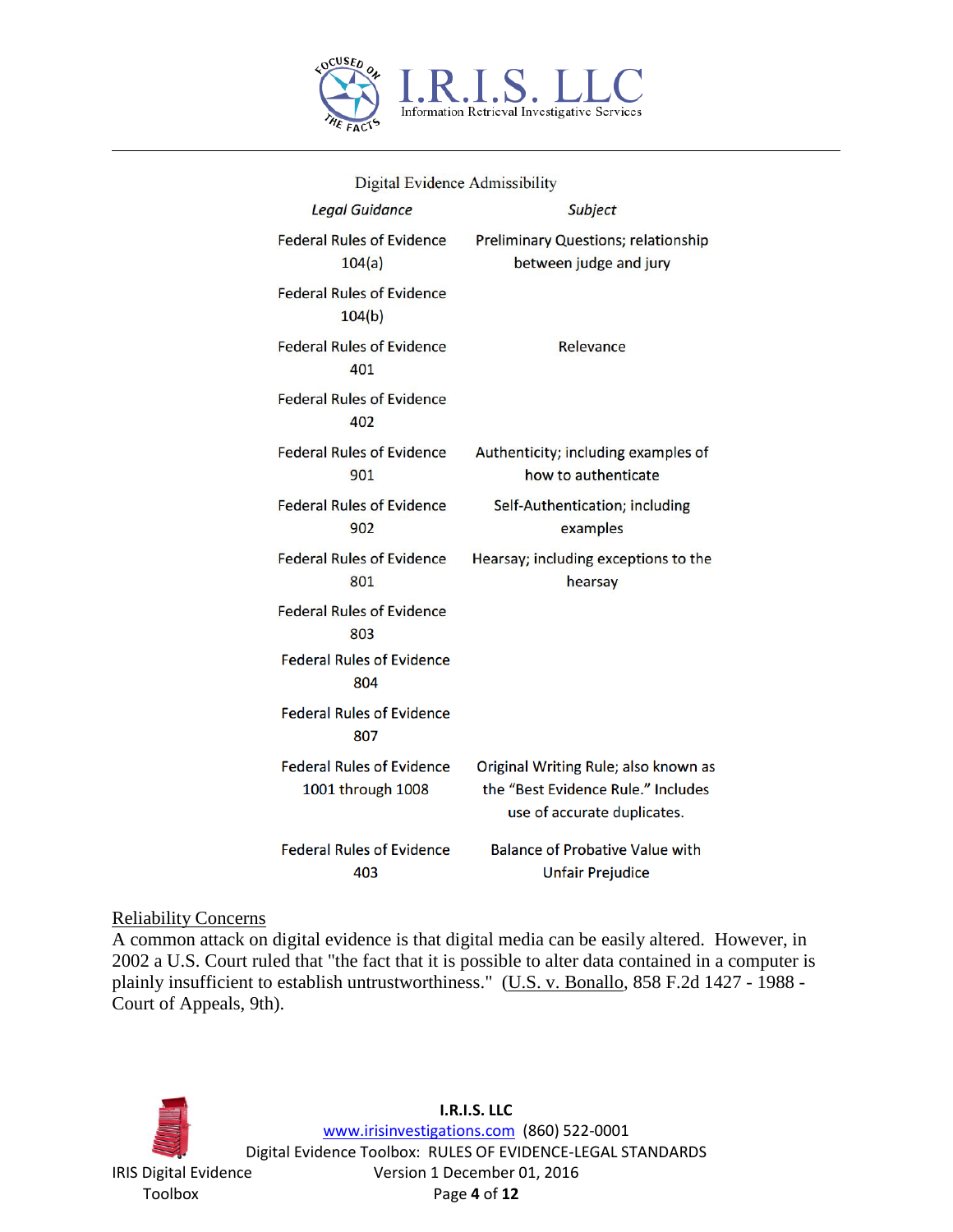

The American Law Reports lists a number of ways to establish the comprehensive foundation.

- 1. The reliability of the computer equipment.
- 2. The manner in which the basic data was initially entered.
- 3. The measures taken to ensure the accuracy of the data as entered.
- 4. The method of storing the data and the precautions taken to prevent its loss.
- 5. The reliability of the computer programs used to process the data.
- 6. The measures taken to verify the accuracy of the program.

#### Authentication Concerns

Federal Rules of Evidence 902 shows 12 non-exclusive methods that can be used for 'self-authentication' of digital evidence.

- 1. Domestic public documents that are sealed and signed.
- 2. Domestic public documents that are not sealed but are signed and certified.
- 3. Foreign public documents.
- 4. Certified copies of public records.
- 5. Official publications.
- 6. Newspapers and periodicals.
- 7. Trade inscriptions and the like.
- 8. Acknowledged documents.
- 9. Commercial paper and related documents.
- 10. Presumptions under a federal statute.
- 11. Certified domestic records of a regularly conducted activity.
- 12. Certified foreign records of a regularly conducted activity.

#### Forensic Commercial Software

As a result a breed of commercial software technology solutions designed to preserve digital evidence in its original form and to authenticate it for admissibility in disputes and in court were developed.

#### Digital Forensic Discipline

The American Academy of Forensic Sciences (AAFS) identifies digital forensics as a forensic science and the processes of all forensic sciences are fundamentally the same:

*"Detection, Preservation, Collection, Examination, Analysis and Reporting"*

Each phase in the process must be performed in such a manner so as to preserve the integrity of the evidence and assure its admissibility.

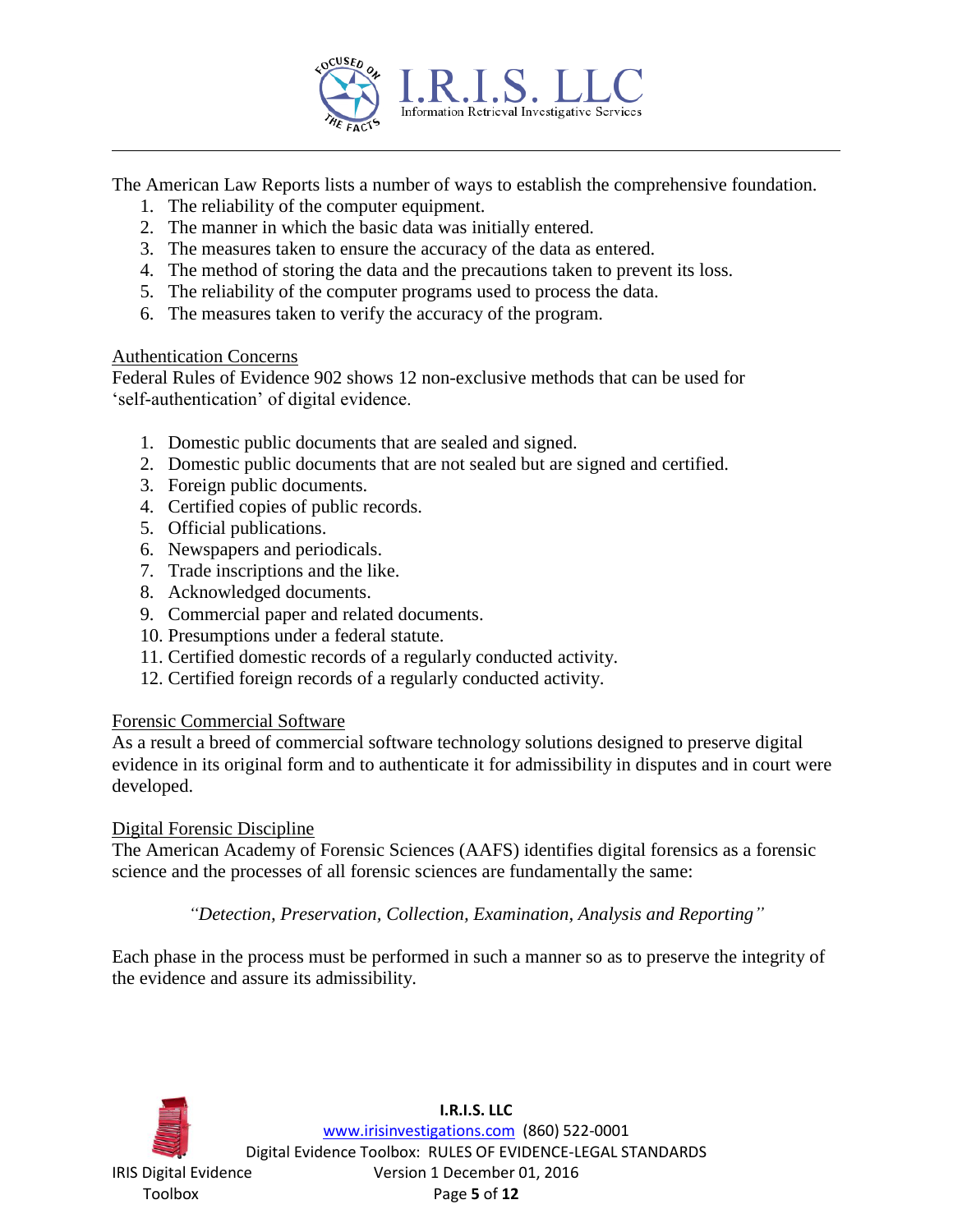

# Qualifying Experts

Rule 702 of the Federal Rules of Evidence (FRE) provides guidance to courts about qualifying expert testimony and places the particular burden of ensuring that scientific testimony is both relevant and reliable on judges. Thus, the Daubert test and Rule 702, plus a number of additional laws, apply to digital evidence as well as other types of scientific evidence.



# Minimum Professional Standards

Electronic discovery is slowly catching on attorneys are learning to use it to their clients' advantage. Within a few years, there will be no escaping electronic discovery as litigators, rule makers and courts address the hard fact that the vast majority of contemporary information is created, manipulated, transmitted or stored as electronic data.

Legal professionals do not need to be able to convert decimals into hexadecimals or understand hash values, but must have a basic knowledge of how data is stored on electronic media so that they can ask questions that will identify all sources of relevant information, develop viable discovery plans and protect our clients.

## Education Recommendations

Studies have shown that defense attorneys, particularly in criminal trials, rarely raise a challenge based upon Daubert grounds of reliability (i.e., authentic and dependable), accuracy (i.e., correct and free from mistakes), and veracity (i.e., truthfulness).

The Lorraine v. Markel Am. opinion specifically states that the burden of ensuring that digital evidence is what it purports to be depends largely on objections by opposing counsel. Thus, it is the responsibility of legal professionals to be sufficiently knowledgeable to object competently to faulty evidence. Laying proper foundation qualifying the expert witness, as well as directing a competent line of questioning, rely heavily on the computer literacy of the lawyers involved.

## Basic Computer Literacy

This includes an understanding of computers. This knowledge will enable lawyers to establish proper foundation and a proper line of questioning.

**I.R.I.S. LLC** www.irisinvestigations.com (860) 522-0001 Digital Evidence Toolbox: RULES OF EVIDENCE-LEGAL STANDARDS IRIS Digital Evidence Version 1 December 01, 2016 Toolbox Page **6** of **12**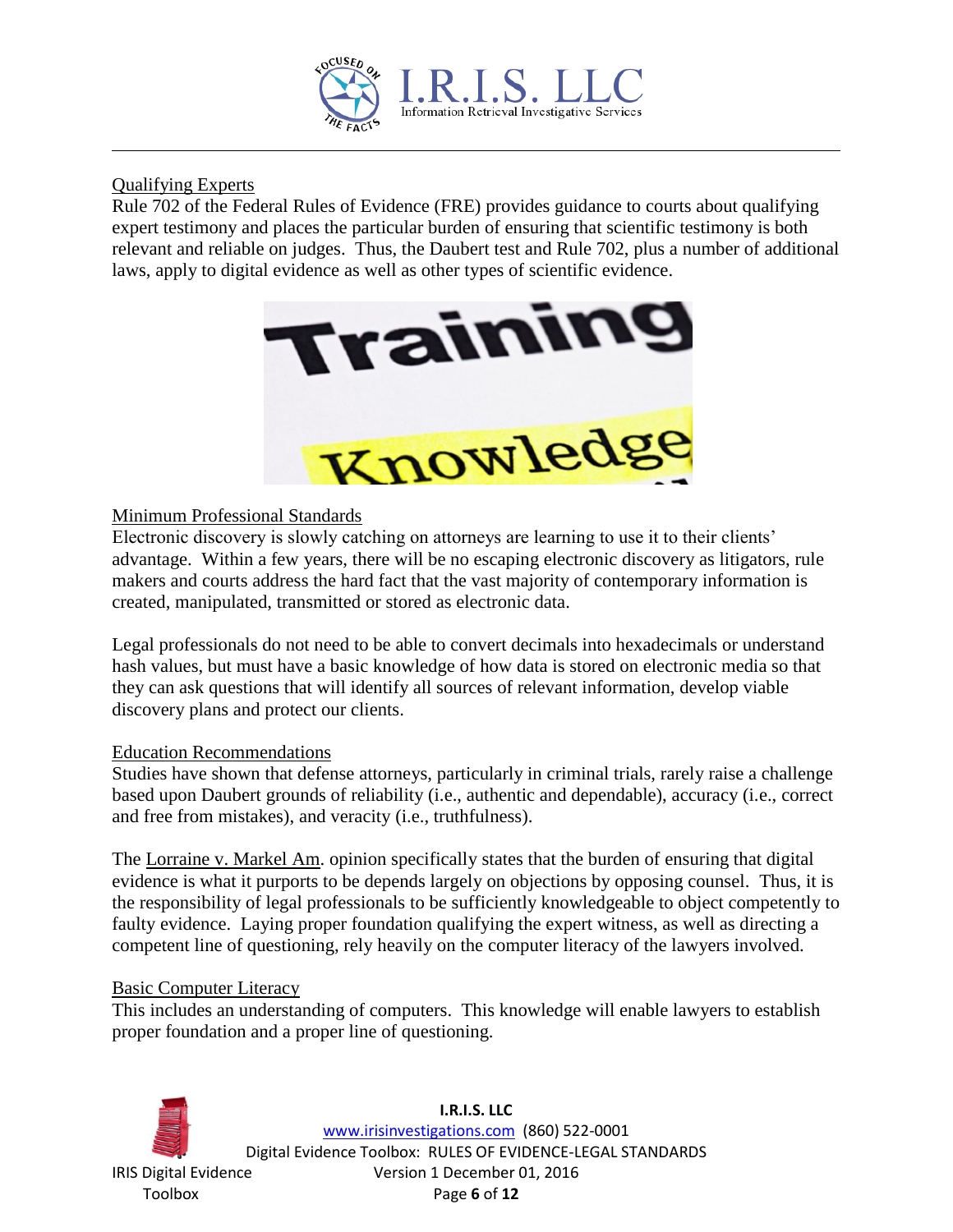![](_page_6_Picture_0.jpeg)

# Understanding of the Digital Forensics Process

This includes basic knowledge of how easily digital evidence can be altered and what it means to have a proper chain of evidence, including storage and control. In addition, there should be sufficient knowledge of how evidence is collected on a computer hard drive (and on a network), how a hard drive is appropriately duplicated for forensic purposes, and then searched by forensic tools.

Knowledge of the Federal Rules of Evidence, and How They Apply to Electronic Evidence The Federal Rules of Evidence are integral to understanding the process for admitting digital evidence. Lorraine v. Markel Am. Insurance Co. provides a framework for applying these rules to digital evidence. Fed. R. Evid. 901 and 902 specifically deal with authentication of digital evidence, including examples of how to do so. It also provides a basis for questioning whether the digital chain of evidence was reliable, and not broken, during the investigatory process.

## Survey of Case Law

A thorough survey of other cases will provide an even more comprehensive understanding of the state of the practice regarding digital evidence as well as the understanding that the burden of ensuring digital evidence admissibility rests largely on objections to such evidence by opposing counsel.

## **MOBILE DEVICES**

![](_page_6_Picture_7.jpeg)

## Riley v. California, No. 13-132

This decision highlighted the differences between digital and physical evidence in that a warrant is now required to examine the contents of a cell phone, unlike physical papers which may be on a person. The difference was drawn due to the considerably larger storage potential of a portable electronic device which can contain information on lifestyle, associates and activities which may be outside of the investigation's scope.

![](_page_6_Picture_10.jpeg)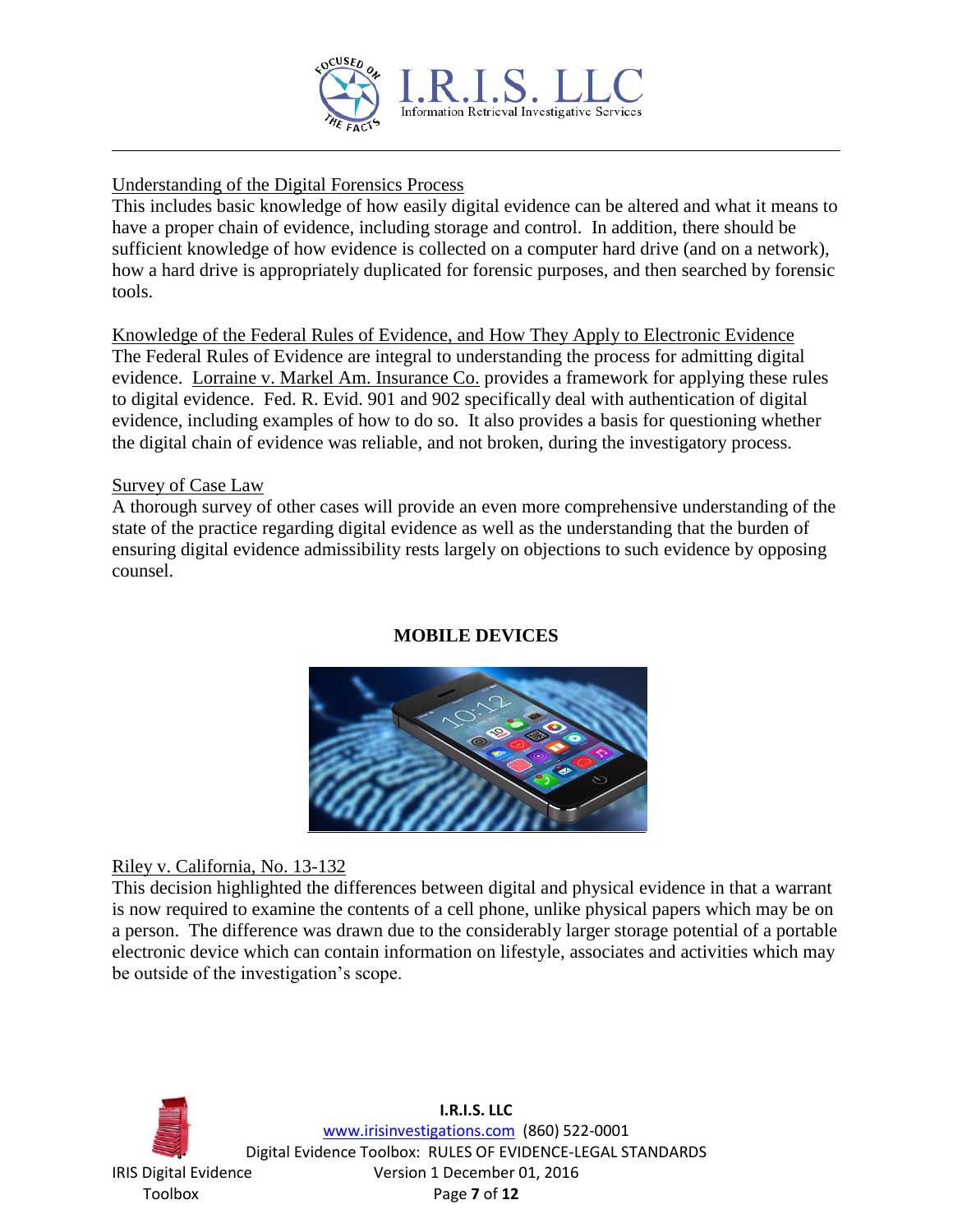![](_page_7_Picture_0.jpeg)

![](_page_7_Picture_1.jpeg)

Digital Evidence Tool Box *For more information see the section on Mobile Devices*

# **NON DIGITAL RELATED EVIDENCE**

## Real Time Tracking - Ping

Recent decisions by some courts have made it possible for government agencies to obtain real time tracking information using an individual's cellular phone or other cellular device. Obtaining real time geo-location of a cell phone via the emergency 911 (E911) system in many cases requires either a warrant or permission from the cellular carrier.

#### Historical Call Detail Records

Additionally, the government and courts continue to maintain the position that obtaining historical call detail records for an individual does not require probable cause or a warrant since the person holding the cell phone is voluntarily providing their location data to a third party, namely the cellular service provider.

#### Cell Site Accuracy

Properly applied and interpreted cell phone location evidence can be helpful in many cases. The issue is the overstatement of the accuracy of the phone's location.

For instance, if the phone is using a cell site in a particular town where an incident occurred and the person who was in possession of the phone claims to have been in a different town, it is a simple presentation to dispute the person's claim.

![](_page_7_Picture_11.jpeg)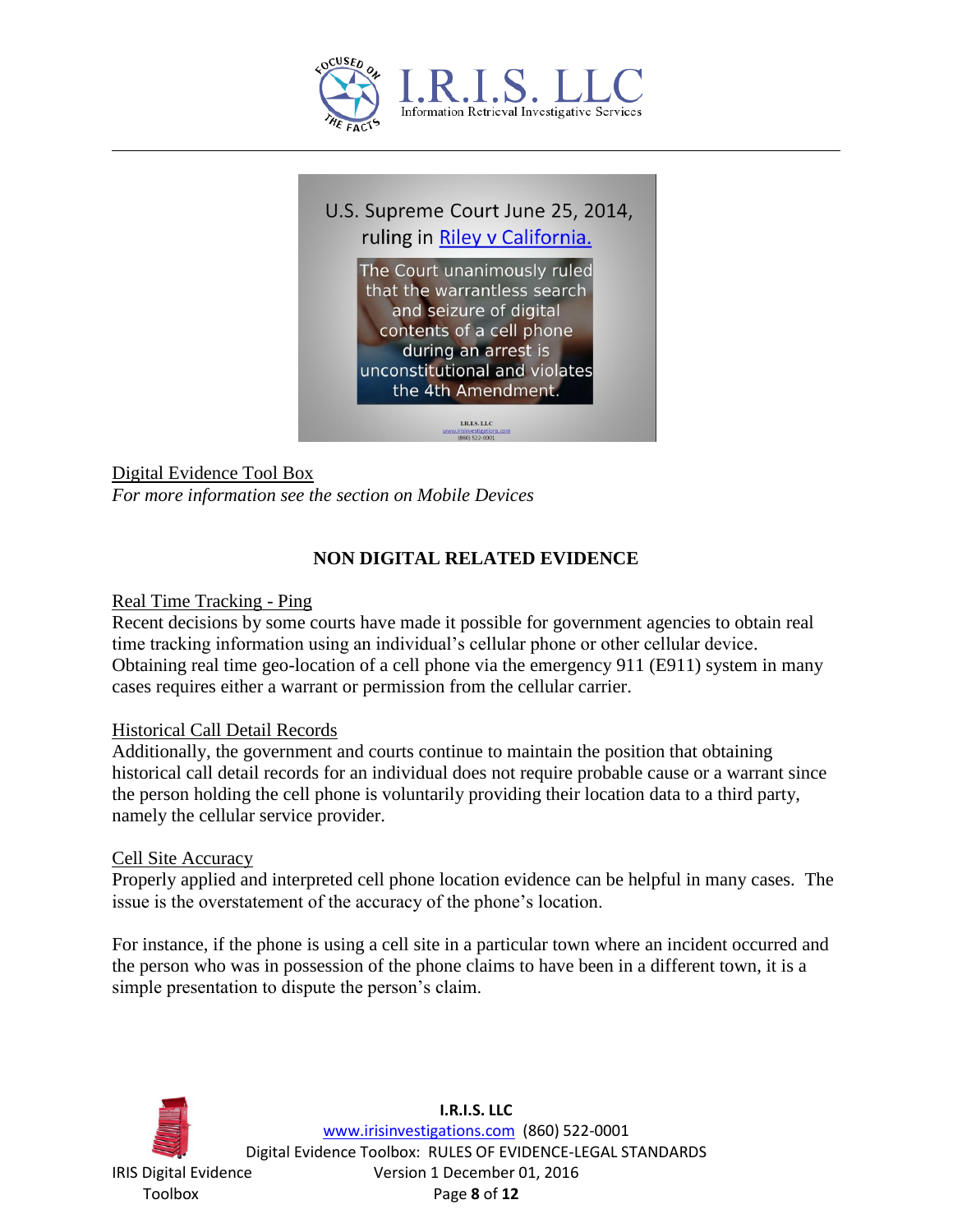![](_page_8_Picture_0.jpeg)

#### Historical Cell Site Analysis

Evidence involves identifying the location of relevant cell phones within mapped RF areas, relative to geographically-fixed cell site, and at fixed points in time.

This analysis begins with reviewing CDRs, cell site locations and cell sector orientation to identify relevant voice call or SMS (text) message connections in relation to crime scenes or any other relevant locations, along with relevant patterns of movement in connection with these locations.

Relevant voice call or text connections are then overlaid on mapping software depicting relevant cell site and sectors along with locations relevant to the case.

## FED. R. EVID. 702

Historical cell site analysis evidence may be presented through a witness who is qualified "as an expert by knowledge, skill, experience, training or education" if the witness' testimony will be offered in the form of an opinion or otherwise and such testimony is based on sufficient facts or data and is the product of reliable principles and methods that the witness has reliably applied to the facts of the case.

In addition to Rule 702, expert testimony on historical cell site analysis, non-expert summary testimony involving historical cell site analysis may be offered where such testimony is limited to presentation of summary maps, charts or other demonstrative summary exhibits based on evidence admitted at trial without offering any expert opinions.

#### Cell Provider Experts

Cell provider employee experts should be eligible to qualify as a Rule 702 expert, subject to their degree of training and experience in this field. An engineer or cellular network technician familiar with the cell provider's network and CDRs should qualify as a Rule 702 expert.

#### Cell Provider Records Custodians

Cell provider records custodians, however, may lack the requisite training and experience to testify as Rule 702 experts. Some cell provider records custodians may have sufficient training and experience to testify about cell site locations and cell site sectors, particularly where such information is recorded in the CDRs or other business records that the records custodian produces at trial.

#### Non-Expert

Limited, non-expert summary testimony regarding cell site locations and cell phone transmissions recorded in the CDRs should be admissible because most, if not all, jurors, judges and attorneys have cell phones, have observed cell phone towers, know that the quality of their cell phone call reception depends, at least in part, on their proximity to cell sites.

![](_page_8_Picture_14.jpeg)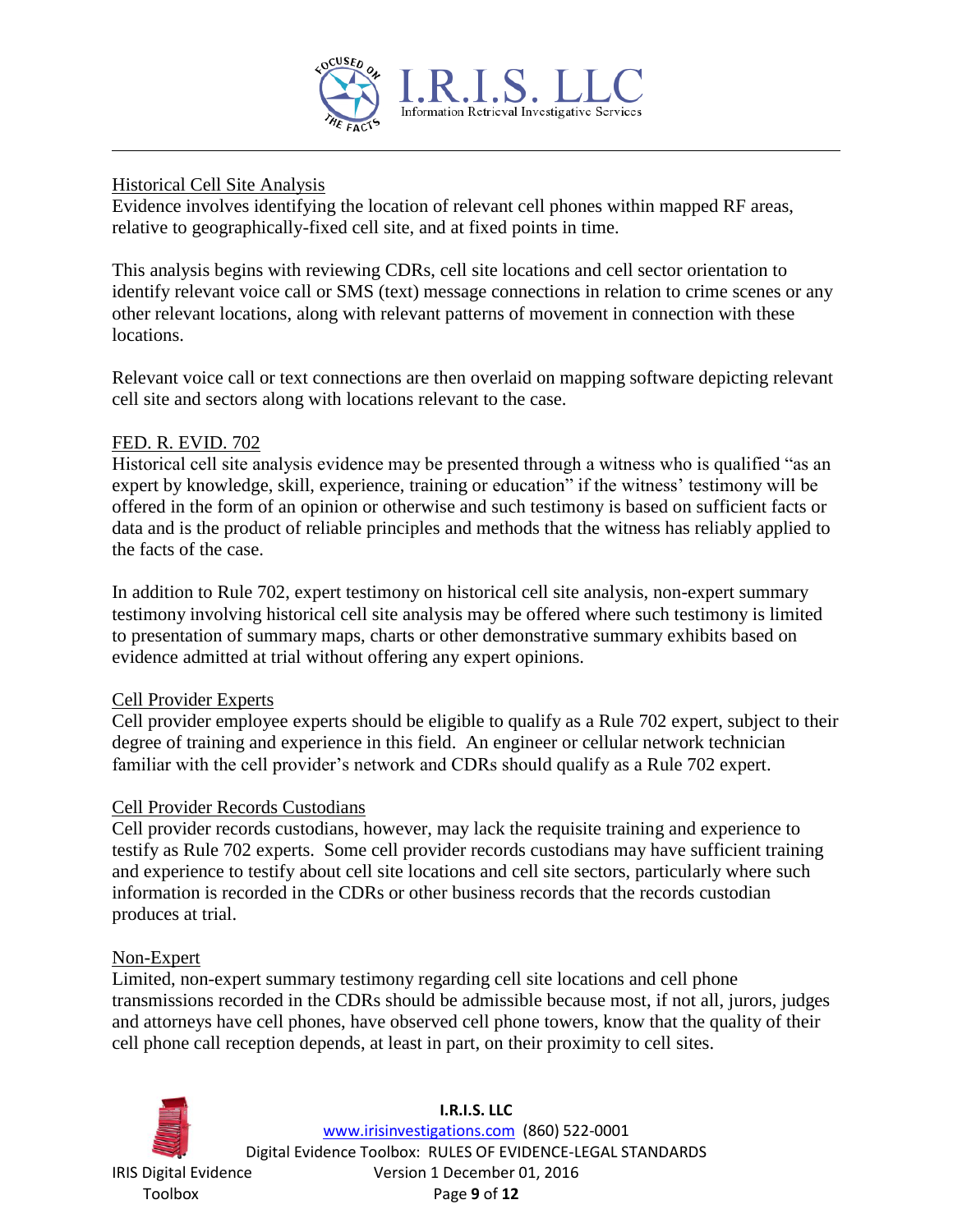![](_page_9_Picture_0.jpeg)

# Methods

Additionally, plotting tower locations in relation to crime scenes on accurate, readily-available computer mapping software can be accomplished easily through the input of the longitude and latitude of cell sites identified in a cell provider's business records. This input results in a graphic summary of the geographical location of cell sites on a map that can be easily verified, along with any other CDR data admitted into evidence.

Consideration should be give to restricting testimony by a non-expert summary witness to mapped crime scenes and cell site locations, along with corresponding CDR information admitted into evidence—such as dates, times, connecting telephone numbers and incoming/outgoing communications.

Any additional testimony further explaining details about cellular communications, such as cell sectors, number and direction of cell site sectors for each cell site and depictions of the directional orientation and reach of cell site sectors on a map arguably may require that the testifying witness be qualified as a Rule 702 expert.

## FED. R. EVID. 802, 803(6)

Rule 803(6) of the Federal Rules of Evidence governs the admissibility of a cell provider's CDRs and cell site data/maps through a cell provider's records custodian or other qualified witness. These records qualify as business records and should be admitted into evidence as an exception to the hearsay rule.

CDRs and cell site data/maps also may be introduced into evidence through certification of a records custodian or other qualified witness pursuant to Federal Rule of Evidence 902(11) without violating the Confrontation Clause.

# Digital Evidence Tool Box

*For more information see the sections on Call Detail & Cell Site Analysis and Location Data*

# **INTERNET AND SOCIAL MEDIA**

#### Rule of Evidence 901(a)

Federal Rule of Evidence 901(a) and its corresponding state laws require laying a foundation of "evidence sufficient to support a finding that the matter in question is what its proponent claims." Federal Rule of Evidence Rule 901(b) provides an illustrative list of methods by which evidence can be authenticated.

![](_page_9_Picture_13.jpeg)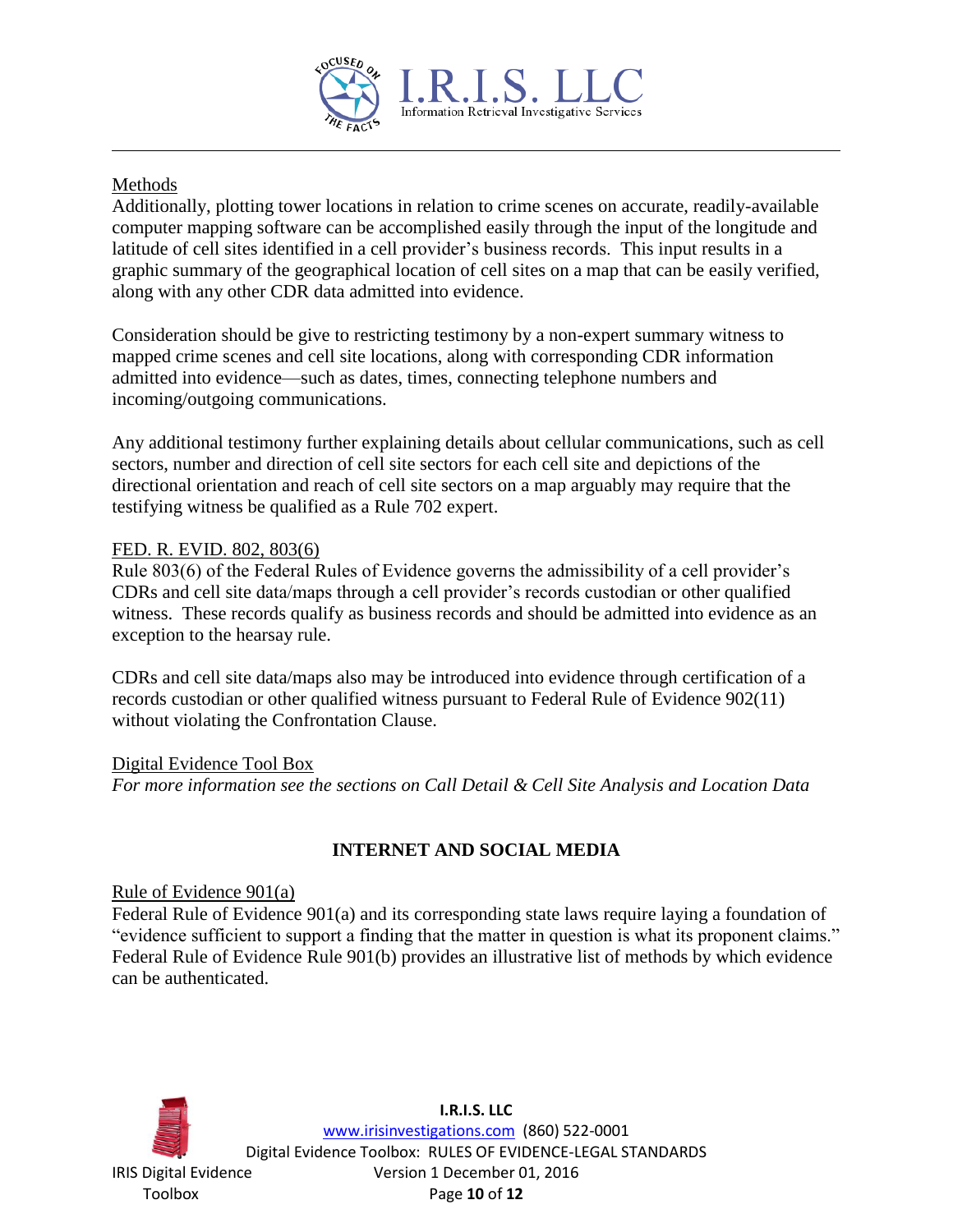![](_page_10_Picture_0.jpeg)

## Rule 901(b)(1)

Federal Rule of Evidence Rule 901(b)(1) allows for authentication through testimony from a witness with knowledge that a matter is what it is claimed to be. The person who created the evidence can testify to authenticate it. The authenticating witness must provide "factual specificity about the process by which the electronically stored information is created, acquired, maintained and preserved without alteration or change, or the process by which it is produced if the result of a system or process that does so."

## Rule 901(b)(4)

Federal Rule of Evidence Rule 901(b)(4) provides that circumstantial evidence, including "appearance, contents, substance, internal patterns, or other distinctive characteristics of the item, taken together with all the circumstances," can help to authenticate evidence.

## Digital Evidence Tool Box

*For more information see the section on Internet & Social Media Evidence*

# **E-DISCOVERY**

New E-Discovery Federal Rules of Civil Procedure Amendments went into effect December 1, 2015. The changes should have a significant impact on the scope, speed and specificity of discovery obligations. Below is a summary of some of the changes.

## Rule 26(b)

Rule 26(b) has been reorganized to place new emphasis on relevance and proportionality of discovery. The new rule changes the scope standard from "any relevant subject matter involved in the action" and information "reasonably calculated to lead to the discovery of admissible evidence," to information "relevant to any party's claim or defense and proportional to the needs of the case."

The proportionality factors include:

- the importance of the issues at stake in the action;
- the amount in controversy;
- the parties' relative access to relevant information;
- the parties' resources;
- the importance of the discovery in resolving the issues; and
- whether the burden or expense of the proposed discovery outweighs its likely benefit.

These changes stress the parties' obligation to consider proportionality when propounding and responding to discovery and to focus on discovery of relevant information.

**I.R.I.S. LLC** www.irisinvestigations.com (860) 522-0001 Digital Evidence Toolbox: RULES OF EVIDENCE-LEGAL STANDARDS IRIS Digital Evidence Version 1 December 01, 2016 Toolbox Page **11** of **12**